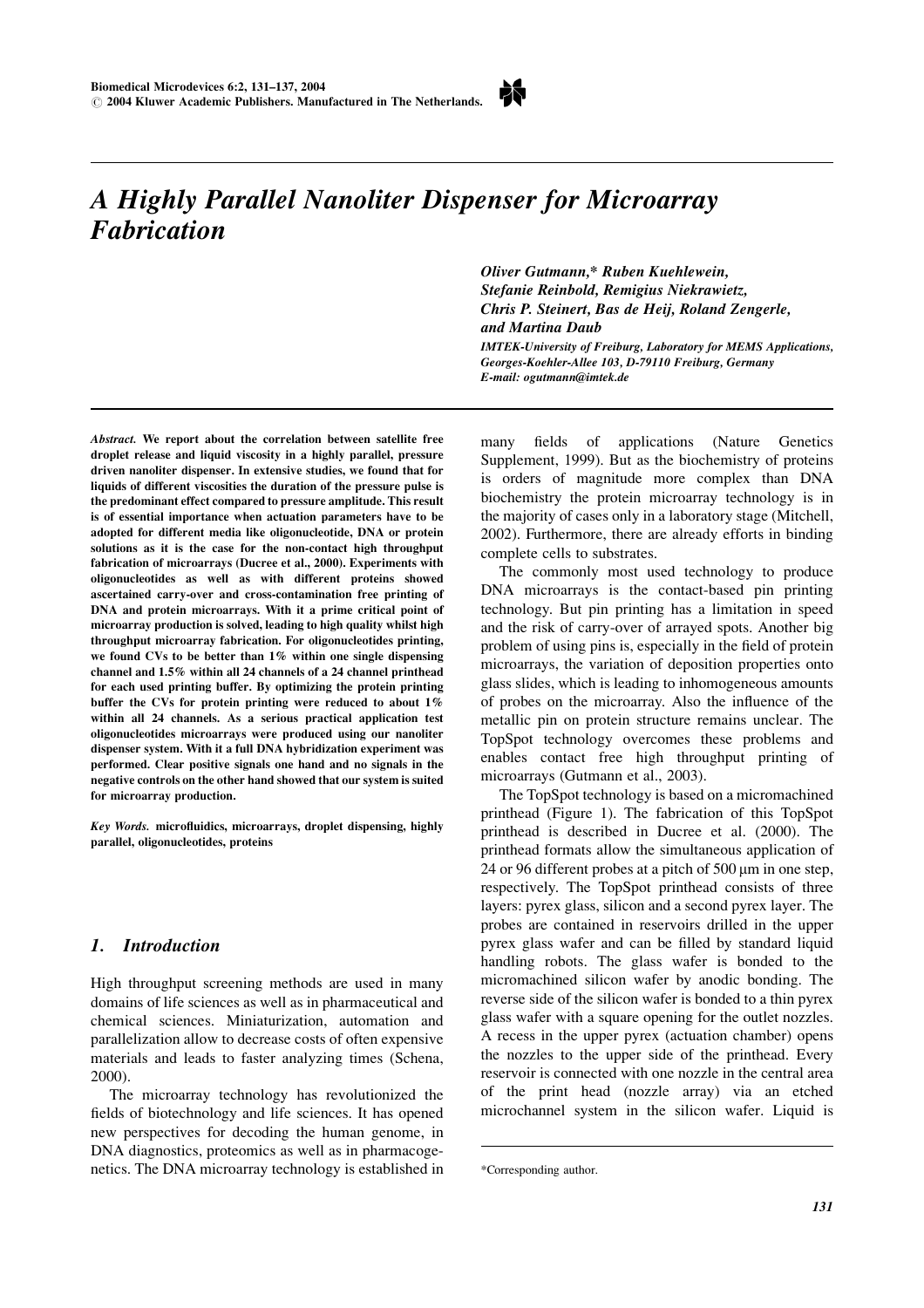

Fig. 1. (a) Picture of a 24 nozzles printhead. (b) SEM picture of the 24 nozzles on the bottom side of the printhead. (c) Working principle of TopSpot. (1) Filling of the printhead reservoirs. (2) Placing a piston into the printhead. (3) Actuation by moving of the piston.  $(4)$ Retraction of the piston.

drawn to the nozzles simply by capillary forces. The actuation of the printhead is done by a piezostack actuator as depicted in Figure 1. The actuator drives a piston into the actuation chamber of the micromachined printhead. This generates a pressure pulse that affects all nozzles simultaneously. If the pressure pulse is high enough, it overcomes the capillary forces of the nozzles and the surface tension of the fluids and droplets are accelerated out of the nozzles. To achieve a homogenous ejection of droplets, the outer surface of the nozzle array is coated with hydrophobic silane.

One major advantage of the TopSpot technology over other nanoliter dispensing systems (e.g., inkjet printer) is that every nozzle can be supplied with another printing medium at the same time. In contrast to present proceedings (e.g., pin printer, piezo tips) contact-free high throughput production is possible. This eliminates problems arising from varying adhesion forces between probes, pins and substrate surfaces.

Printing microarrays requires very flexible printer systems. This publication reports on the evaluation of operating range and limits of a pressure driven droplet release and on the correlation between specific properties of printed media and corresponding printing conditions.

### *Experimental* 2.

#### **Chemicals and materials**  $2.1.$

- $10 \times PBS$  [phosphate buffered saline]. Gibco BRL  $\bullet$
- $20 \times$  SSC [saline sodium citrate]. Gibco BRL
- $ArrayLink^{TM}$  buffer, Genescan Europe AG
- Boric acid, Sigma-Aldrich
- Sodiumcarbonate, Sigma-Aldrich
- Sodiumbicarbonate, Sigma-Aldrich
- DMSO [dimethylsulfoxid]  $[(CH<sub>3</sub>)<sub>2</sub>SO]$ , Merck
- Glycerol 99%  $[C_3H_8O_8]$ , ACROS ORGANICS  $\bullet$
- Betaine monohydrate  $[C_5H_{11}NO2xH_2O]$ , Fluka
- Nonidet P40 substitute, ionic surfactant, Fluka
- RBS N, non-ionic surfactant pH 7, Roth
- SDS (Sodium n-Dodecyl Sulfate), Roth  $\bullet$
- Tween 20, Sigma-Aldrich
- Cy3-labeled oligonucleotide:  $(5'$ -5ac gta cgt acg tac gta cg-3'), BIG-Biotech GmbH, Germany
- Cy5-labeled oligonucleotide (20-caagaactatgcttcaagcacatcaaccgtttttttttttt-22), TIB MOLBIOL, Germany
- Biotin-labeled oligonucleotide (20-caagaactatgctt- $\bullet$ **TIB** MOLBIOL. caagcacatcaaccgtttttttttttt-22), Germany
- Random oligonucleotide (22-tttttttttttcgccatccacgtgtgtacggatactagttaacccgtgctttggctccact), rnd oligo, TIB MOLBIOL, Germany
- Oligonucleotide 1: lambda493!277!43 (sense and biotin-labeled antisense), TIB MOLBIOL, Germany
- Oligonucleotide 2: phiX2253-2022F!40 (sense and biotin-labeled antisense), TIB MOLBIOL, Germany
- Oligonucleotide 3: lambda564!84!43 (sense and biotin-labeled antisense), TIB MOLBIOL, Germany
- Oligonucleotide 4: lambda784!555!41 (sense and biotin-labeled antisense), TIB MOLBIOL, Germany
- Oligonucleotide 5: phiX412-184F!40 (sense and biotin-labeled antisense), TIB MOLBIOL, Germany
- Streptavidin-Cy5, 1 mg/ml, Amersham pharmacia
- BSA (bovine serum albumine), fraction V, VWR
- $\bullet$ Blocking Solution:  $4 \times$  SSC/0,2% Tween20/5% BSA
- Donkey anti Rabbit IgG-Cv5  $(H + L)$ . Dianova  $\bullet$
- Donkey anti Mouse IgG-Cy5  $(H + L)$ , Dianova  $\bullet$
- Donkey anti Goat IgG-Cy5  $(H + L)$ , Dianova  $\bullet$
- ArrayLink<sup>TM</sup> hyphob, Genescan Europe AG  $\bullet$

## 2.2. Experimental setup

In our publication, we investigated printing with 24 channel printheads depicted in Figure 1. Parameters for diameter and pitch of the nozzles were  $50 \mu m$  and  $500 \mu m$ . Since the printhead is reused it is important to evaluate the washing procedure of the printhead to guarantee carry-over and cross-talk free usage of the printhead. Therefore, every second reservoir was filled with 1 µM Cy3-labeled oligonucleotides and the other reservoirs with pure printing buffer. The reagents have been printed onto microarray slides detected with a fluorescence reader (La Vision Biotech, Germany, sensitivity up to  $\langle 0.8 \text{ Cy} 3 \text{ molecules/}\mu\text{m}^2 \rangle$ . Without cross-talk they should look like a checker board. Afterwards the checkerboard-like filled printhead was washed in an ultrasonic bath with 5% v/v RBS N and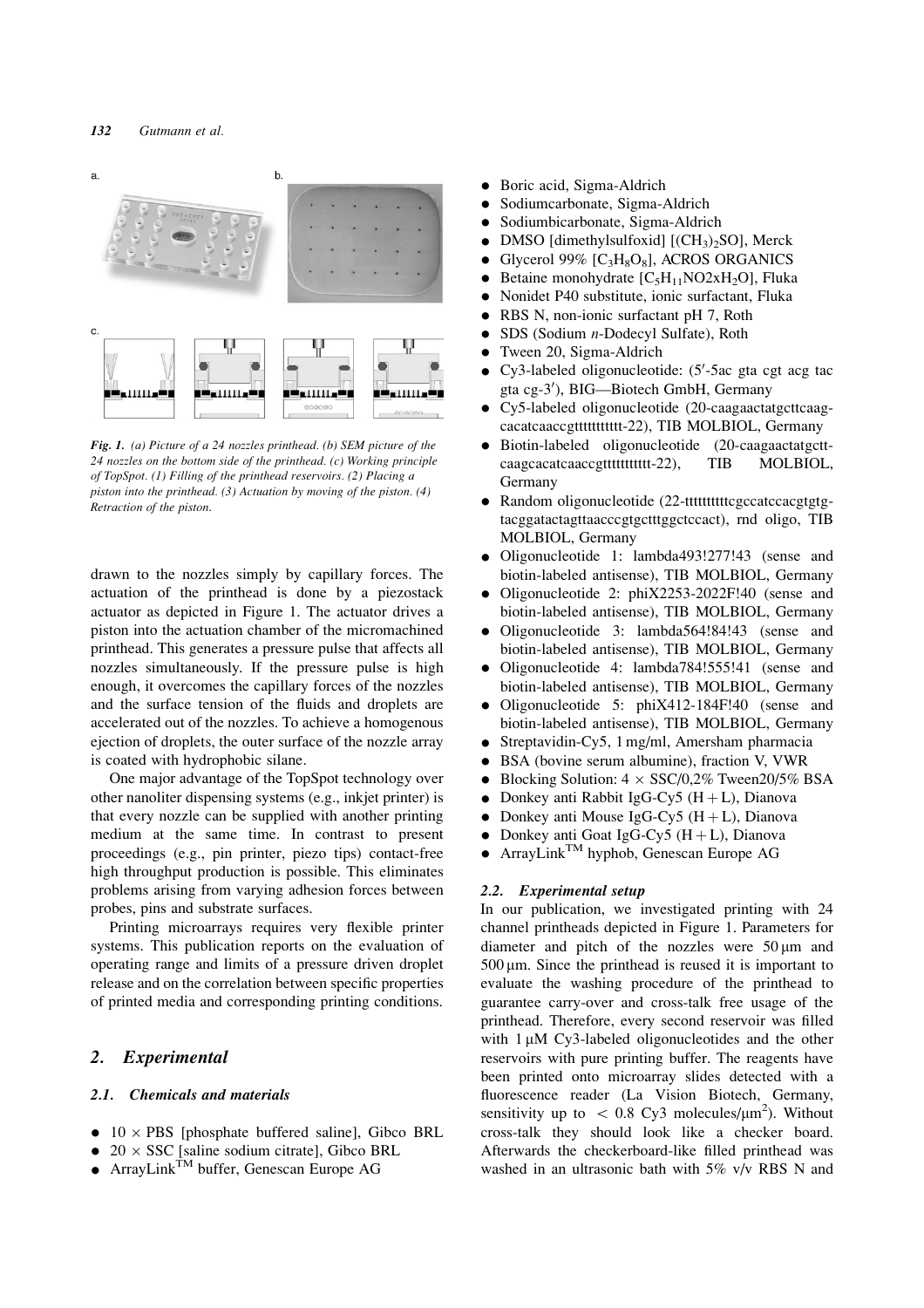rinsed in excess of deionized water. Then the checkerboard-like filling was inversed, so every nozzle, which was filled with Cy3-labeled oligonucleotides before is now filled with buffer solution without fluorescence material. In the fluorescence reader, no leavings of former filling should be detectable, even at very high exposure times. The same tests were also done with a variety of proteins in different printing buffers, such as Cy5-labeled BSA or antibodies (each 200 µg/ml). For those experiments the washing procedure had to be adapted. It starts with a first rinsing step with  $5\%$  v/v RBS N, followed by an ultrasonic bath, a second rinsing in deionized water and a second ultrasonic bath with deionized water.

Surface tension and viscosity of printing media are the parameters with major impact on the droplet dispensing process. The main portion of printing medium is printing buffer. In the field of microarrays very different printing buffers are reported in publications. So, we investigated over 120 different buffers and additives in different concentrations and pH values covering a wide range of viscosities and surface tensions (Figure 5). In all cases, we determined optimal printing conditions for stable and satellite-free droplet ejection. Surface tensions of all used printing buffers were measured by a drop shape analysis system (DSA10 Mk2, Kruess, Germany) according to the "pendant drop" method. For correlation between printing media and needed printing conditions the piston movement of the printer device was recorded during actuation process using a laser-doppler-vibrometer (OFV 1102, Polytek, Germany). The actuation pressure pulse was calculated from piston movement and initial actuation chamber volume. These data enable us to analyze the correlation between amplitude and duration of pressure pulse on the one hand and quality of droplet release on the other hand.

A stroboscopic camera was used to evaluate droplet dispensing and droplet flight of different printing media towards microarray slides in a time resolved measurement after leaving the nozzle. Droplets form a regular spherical shape. This allows to measure the droplet volume during the flight via the analysis of the droplet diameter from the stroboscopic data. This droplet volume calculation was done automatically by the image NeuroCheck<sup>®</sup> system (NeuroCheck, processing Germany). Due to the limited resolution of the camera used and the arrangement of the nozzles on the printhead in several lines it is only possible to evaluate two but not all 24 nozzles at the same time by this stroboscopic method. In a similar configuration we were also able to evaluate the droplet impact onto a microarray slide.

To observe all 24 simultaneously printed droplets after printing on a slide in one step we used a fixed camera system, mounted on the TopSpot printer device. Each printed array was photographed automatically right after the print. The spot diameter was determined by geometric outline analysis of dispensed spots. In this configuration, NeuroCheck<sup> $\mathbb{B}$ </sup> was used for determination of spot diameter and horizontal deflection of the spots from their correct 500 µm spacing as well. Correct size and position of spots is essential for microarray usage. To achieve higher densities the spacing between the spots was lowered by printing between the spots of already printed arrays at 500  $\mu$ m pitch, resulting in a 250  $\mu$ m spacing of spots.

As an applied measurement method a typical microarray approach was used. Cy3-labeled oligonucleotides  $(1 \mu M)$  and Cy5-labeled antibodies  $(200 \mu g/ml)$ were printed and coupled to ArrayLink<sup>TM</sup> hyphob microarray slides. The unbound molecules on the slides were removed by washing the printed slides three times 10 minutes in a washing solution ( $2 \times$  SSC 0.1% SDS). The intensity of signal integral of coupled molecules was determined. The fluorescence signal was used as a measure of dispensed volume.

Finally, as an applied experimental usage oligonucleotide microarrays were produced using the TopSpot technology. Eight different oligonucleotides were printed onto ArrayLink<sup>TM</sup> hyphob microarray slides. Two positive controls were printed to check whether the coupling onto the microarray slide and the coloration step was successful. As a negative control a random sequenced oligonucleotide was printed, which has no corresponding partner in the hybridization solution. As target molecules five sense oligonucleotides were printed. After printing the printed microarray slides were coupled and washed according to the UV-protocol of the microarray slide supplier (ArrayLink<sup>TM</sup> hyphob manual). A hybridization solution was prepared containing the five antisense oligonucleotides  $(25 \text{ nM})$  in hybridization buffer. The DNA was denatured for 5 minutes at 80°C on a heating block, followed by 5 minutes on incubation on ice to improve DNA hybridization. The denatured hybridization solution was pipetted onto the microarray and incubated for 15 minutes at  $60^{\circ}$ C. Afterwards the unbound molecules were removed by washing three times for 10 minutes in washing solution. For detection of the hybridization event in a specific spot the microarray was incubated for 30 minutes with a detection solution containing  $5 \mu g/ml$ Streptavidin-Cy5 (the corresponding partner to the biotin label of the antisense oligonucleotides) and blocking solution (to minimize unspecific binding events). Once more the unbound molecules were removed by washing three times 10 minutes in washing solution. In consequence the binding of antisense oligonucleotides in a specific spot was detected and analyzed using a fluorescence reader.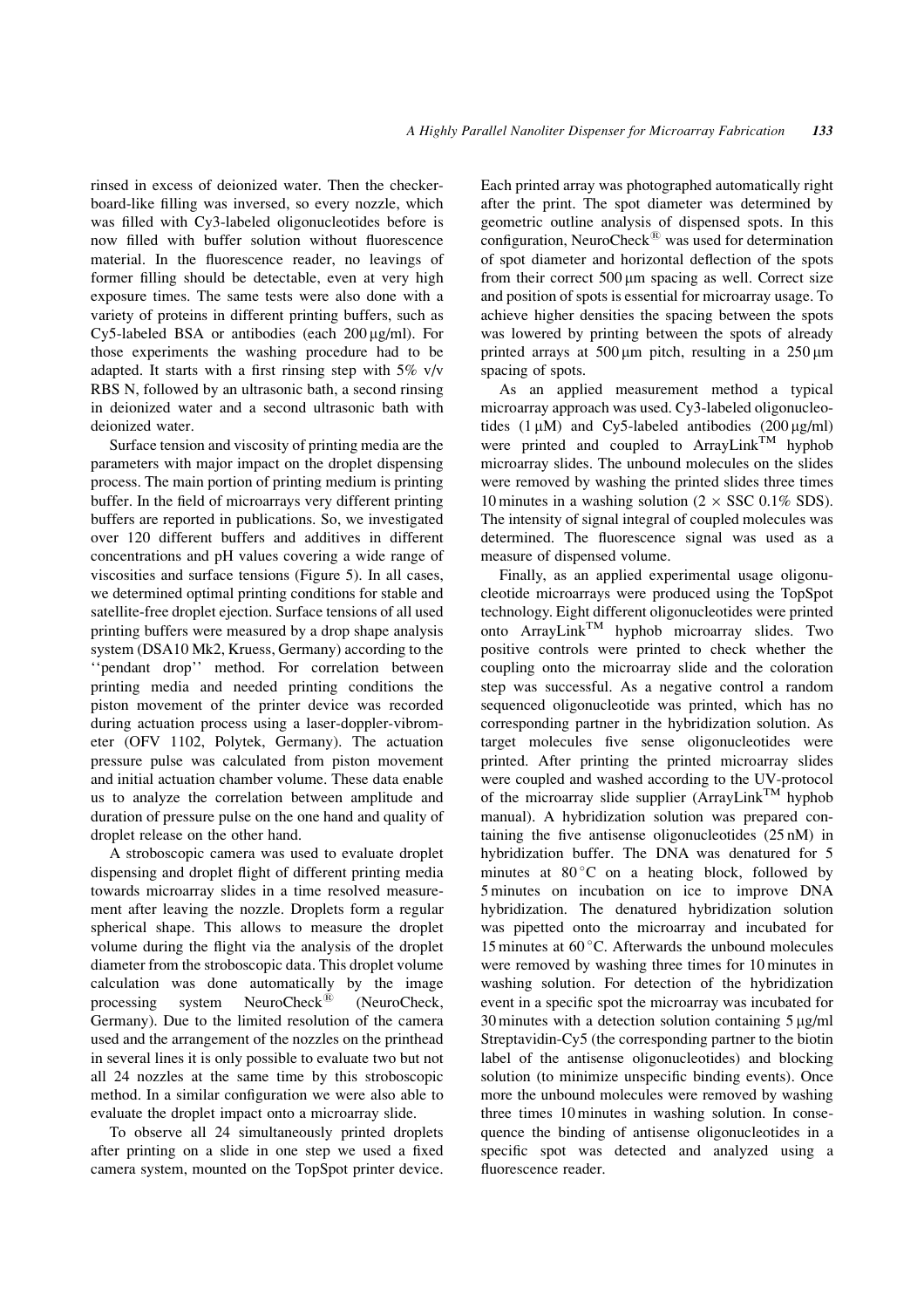#### **Results and Discussion** 3.

Extensive experiments using labeled oligonucleotides and different labeled proteins showed the total isolation of the different microchannels, nozzles and dispensed droplets without any cross-talk even after thousands of printed arrays. For the re-usage of printheads the experiments showed that even after washing and reusing of printheads no carry-over of formerly printed media could be detected. For the purpose of protein printing the washing procedure of printheads was improved. With it we ensured reliably carry-over free printing of protein microarrays (Figure 2). The improvement was necessary due to the fact that compared to the simple poly-anion DNA the biochemistry of proteins are in orders of magnitude more complex and diverse. Many proteins have sticky properties and adhere easily to the hydrophobic coating outside the printhead nozzles. The improved washing procedure is more stringent, so it fulfills these requirements and cleans the printhead properly. The experiments ascertain carry-over free printing of DNA and protein-microarrays. In contrast to reloading pin printing techniques a prime critical point of microarray production is solved, leading to high quality whilst high throughput DNA and protein microarray fabrication.

Optimal droplet dispensing conditions are stable and satellite-free (Figure 3). In order to understand what happens, one has to look to the dynamics of the droplet formation process as depicted in Figure 4. The displacement of the actuating piston, the calculated pressure pulse and the stroboscopic images of the droplet release process are depicted. The oscillation of pressure pulse is due to oscillation of piezostack actuator around the wanted stroke (data not shown). The withdraw of



Fig. 2. Carry-over test: The printhead was filled with Cy5-labeled BSA and buffer like a checker board. (a) The printed microarrays were evaluated in a fluorescence reader. (b) Afterwards the printheads were washed, refilled with the inversed checkerboard filling and printed.  $(c)$  The whole procedure was repeated five times (b to f). In the quantification of the  $4 \times 6$  arrays only the spots with Cy5-BSA are visible, that means both no cross-contamination and carry-over occurs.



Fig. 3. The printing process from the nozzle of the printhead down to the microarray slide. The droplet dispensing process is highly stable and reproducible with all tested printing media.

piston generates a negative pressure pulse and facilitate thereby the droplet release. Generally, droplet release took place in the first minimum of pressure pulse (Figure 4). We correlated optimal droplet dispensing conditions of a specific printing solution to the liquid properties of used buffer. So we found that droplet release of higher viscous fluids takes longer. This can be explained with the higher flow resistance of higher viscous fluids. The response of fluid takes more time and the pressure pulse has to be adapted. In contrast it seems to be not necessary to charge higher pressure pulse for higher viscous fluids. The highest stable printable viscosity and surface tension were 30% v/v glycerol-water and 0.5% v/v Nonidet P40buffer solution, respectively.

With the used automated image processing system, we measured 250 volumes recorded per printing buffer by the stroboscopic camera for droplets during flight (Figure 3). Based on this we found the droplet diameter at optimal conditions to be dependent on viscosity and surface tension as well. For oligonucleotides as printing media the reproducibility of droplet diameter within one single channel was in general better than 1% independent from used printing buffer (Figure 5). The droplet diameter and CVs of protein media (per single nozzle) were measured by the mounted camera system on the TopSpot printer device. They were slightly higher (Figure 6), but can be explained by tiny inhomogeneities of the used microarray substrate surface and by differing solubility of proteins in buffer solutions. But with optimal printing conditions for both media CVs below 1% were achieved.

Evaluation of recorded arrays on the slides showed CVs between all 24 different printing channels of a printhead to be better than 1.5% and a spot position deflection below 10  $\mu$ m from the regular 500  $\mu$ m grid on the slide. Higher spot densities were printed successfully by printing between the spots of printed arrays, so that even with a  $500 \mu m$  nozzle spacing in a printhead a  $250 \,\mu m$  spacing of spots was achieved (Figure 7). One main reason for droplet deflection and increased CVs for all 24 nozzles is the hydrophobic coating of the nozzle surface. Tiny differences in the homogeneity have significant influence on the droplet release process.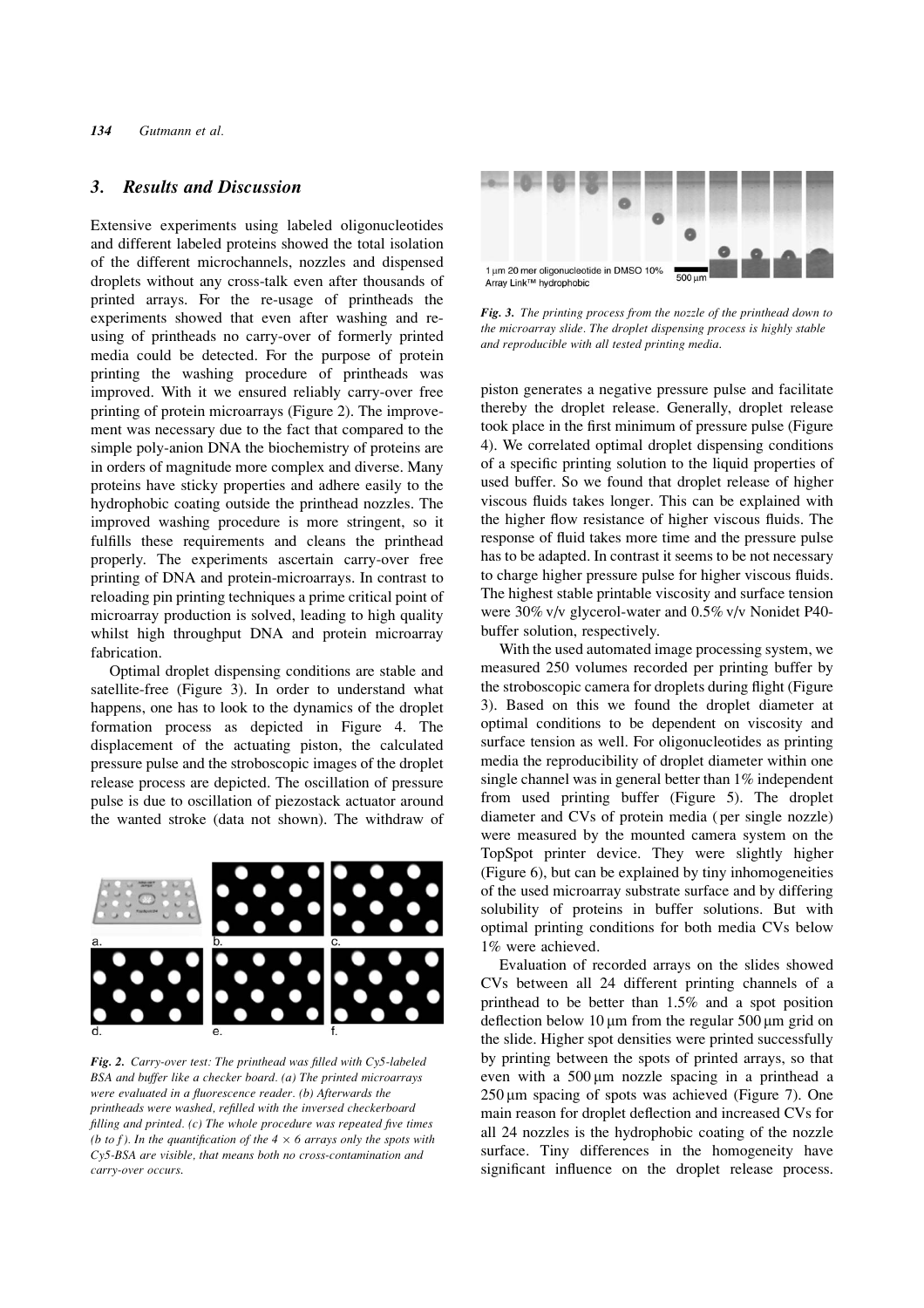

Fig. 4. On the top and the bottom of the graph the droplet ejection of two different concentrations of DMSO is shown (gray lines: DMSO 5%, dark lines: DMSO 50%). In the graph the displacement of the piston (lower curves) and the calculated pressure pulse (upper curves) are plotted against the time. The points of droplet release are indicated.

| <b>Buffer</b>                           | Conc.  | Diameter of<br>dispensed<br>droplets in um | CV%  | <b>Buffer</b>                        | Conc.  | Diameter of<br>dispensed<br>droplets in um | CV%  |
|-----------------------------------------|--------|--------------------------------------------|------|--------------------------------------|--------|--------------------------------------------|------|
| PBS in M                                | 0.0375 | 128.88                                     | 0.32 | $\sqrt{6}$<br>Glycerol<br>yoi.<br>Ξ. | 2.5    | 130.08                                     | 0.08 |
|                                         | 0.075  | 128.88                                     | 0.22 |                                      | 5      | 131.98                                     | 0.33 |
|                                         | 0.15   | 131.84                                     | 0.33 |                                      | 10     | 139.42                                     | 0.32 |
|                                         | 0.225  | 134.18                                     | 0.29 |                                      | 15     | 141.32                                     | 0.55 |
|                                         | 0.3    | 135.74                                     | 0.13 |                                      | 20     | 143.3                                      | 0.33 |
|                                         | 0.45   | 135.32                                     | 0.17 |                                      | 30     | 142.58                                     | 0.30 |
| SSC in M                                | 0.075  | 127.9                                      | 0.20 | betaine<br>$3\times$ SSC<br>ΧW       | 0.2    | 129.22                                     | 0.22 |
|                                         | 0.15   | 128.14                                     | 0.29 |                                      | 0.3    | 127.64                                     | 0.26 |
|                                         | 0.3    | 128.8                                      | 0.19 |                                      | 0.4    | 127.8                                      | 0.22 |
|                                         | 0.45   | 129.44                                     | 0.16 |                                      | 0.5    | 128.84                                     | 0.14 |
|                                         | 0.6    | 131.40                                     | 0.24 |                                      | 1.0    | 134.28                                     | 0.33 |
|                                         | 0.9    | 132.10                                     | 0.24 |                                      | 1.5    | 139.68                                     | 0.22 |
| 으.<br>$\sqrt{6}$<br><b>DMSO</b><br>yol. | 5      | 129.14                                     | 0.19 | Nonidet<br>$3\times$ SSC<br>$x\%$    | 0.0005 | 131.58                                     | 0.22 |
|                                         | 10     | 128.22                                     | 0.10 |                                      | 0.001  | 136.02                                     | 0.10 |
|                                         | 20     | 132.52                                     | 0.24 |                                      | 0.01   | 137.32                                     | 0.48 |
|                                         | 30     | 136.74                                     | 0.29 |                                      | 0.05   | 135.54                                     | 0.32 |
|                                         | 40     | 141.64                                     | 0.27 |                                      | 0.1    | 133.40                                     | 0.39 |
|                                         | 50     | 143.58                                     | 0.25 |                                      | 0.5    | 122.80                                     | 0.81 |

Fig. 5. Table of used printing buffer solutions for oligonucleotides printing and the corresponding droplet diameters with CVs using optimal printing conditions. Droplet diameters and CVs out of 250 droplet ejections using a stroboscopic camera.

During the droplet ejection process less coated areas, get wetted by printing solution, leading to bigger tear-off edge diameter and in consequence to higher droplet diameter and deflection of droplets. Of minor importance should be variations in the manufacturing of the nozzles, due to the very precise etching process used. The experiments showed also that the volume of dispensed droplets is highly depending on the characteristics of the printing fluid, mainly viscosity and surface tension. In all dilution series the volume increased with increasing viscosity, but also with lower surface tension (Figure 8). The higher viscosity is leading to higher friction between the molecular fluid layers so that more fluid is pushed out of the fluid meniscus. A small filament of liquid is formed right before the droplet tears off caused by the surface tension of the printing fluid. Lower surface tension delays the formation of a droplet, leading to higher droplet volume. If a defined liquid is used, the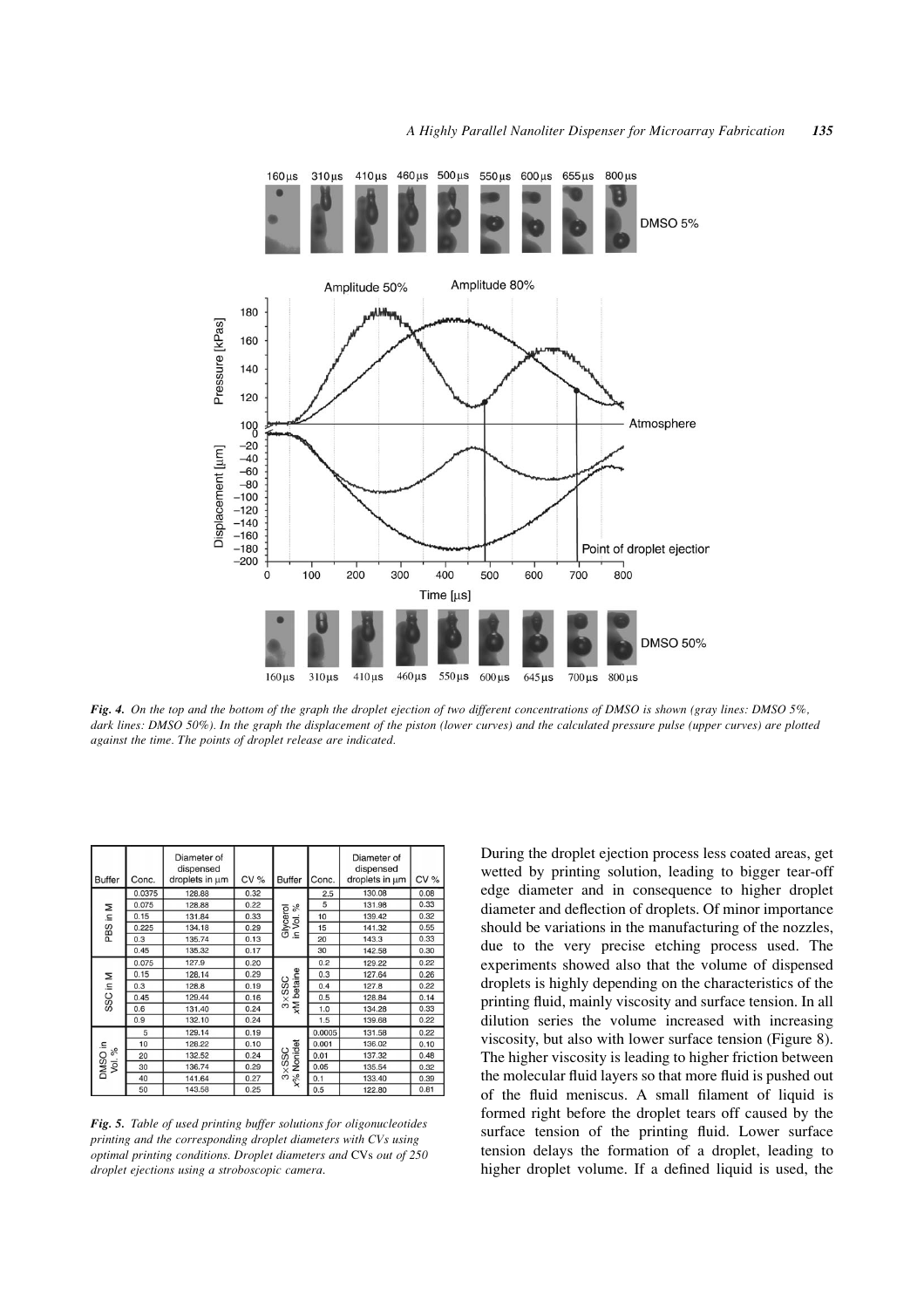| <b>Buffer</b>        | Conc.<br>in M | Diameter of<br>droplets on<br>the substrate | CV%  | <b>Buffer</b> | Conc.<br>in M | Diameter of<br>droplets on<br>the substrate | CV%  |
|----------------------|---------------|---------------------------------------------|------|---------------|---------------|---------------------------------------------|------|
| PBS                  | 0.05          | 239.74                                      | 0.53 | Array Link    | 0.05          | 220.44                                      | 0.37 |
|                      | 0.1           | 241.00                                      | 0.42 |               | 0.1           | 210.66                                      | 0.51 |
|                      | 0.2           | 242.90                                      | 0.66 |               | 0.2           | 210.78                                      | 0.63 |
|                      | 0.3           | 244.76                                      | 0.42 |               | 0.3           | 213.76                                      | 0.66 |
|                      | 0.4           | 244.86                                      | 0.81 |               | 0.4           | 219.54                                      | 0.67 |
|                      | 0.5           | 245.80                                      | 0.34 |               | 0.5           | 219.90                                      | 0.48 |
|                      | 0.05          | 252.22                                      | 0.52 | Borate        | 0.05          | 208.44                                      | 0.67 |
| SSC                  | 0.1           | 255.96                                      | 0.62 |               | 0.1           | 209.32                                      | 0.47 |
|                      | 0.2           | 254.66                                      | 0.68 |               | 0.2           | 209.64                                      | 0.53 |
|                      | 0.3           | 257.70                                      | 0.49 |               | 0.3           | 212.10                                      | 0.64 |
|                      | 0.4           | 256.16                                      | 0.47 |               | 0.4           | 213.88                                      | 0.81 |
|                      | 0.5           | 261.70                                      | 0.84 |               | 0.5           | 218.32                                      | 0.81 |
| carbonate<br>Sodium- | 0.05          | 225.84                                      | 0.28 |               |               |                                             |      |
|                      | 0.1           | 216.70                                      | 0.30 |               |               |                                             |      |
|                      | 0.2           | 218.62                                      | 0.31 |               |               |                                             |      |
|                      | 0.3           | 218.90                                      | 0.59 |               |               |                                             |      |
|                      | 0.4           | 219.40                                      | 0.17 |               |               |                                             |      |
|                      | 0.5           | 220.72                                      | 0.43 |               |               |                                             |      |

Fig. 6. Table of used printing buffer solutions for BSA printing and the corresponding droplet diameters on a microarray substrate with CVs using optimal printing conditions. Droplet diameters and CVs out of 25 pictures of printed arrays using the mounted camera system of the TopSpot printer device.



Fig. 7. Overlaying of the xy-coordinates of 16 printed arrays measured by NeuroCheck $^{\circledR}$ . Each cross indicates the spot center and the cross width the spot diameter. The deflection of all spots is less than 10  $\mu$ m from regular 500  $\mu$ m grid. On the right a picture of a 250 um spot spacing by interlacing printing is shown.



Fig. 8. Droplet size depending on viscosity and surface tension: The arrows indicate the growing viscosity and surface tension of different SSC buffer concentrations on droplet size. (Data of the other tested buffers are not shown.)



Fig. 9. 1 µM Cy3-labeled 20 mer oligonucleotides in 30% v/v DMSO on a microarray slide. The left side shows the fluorescence analysis of printed spots with a CV of 2.1% over all spots. On the top the distribution of fluorescence signal within one spot is shown in detail, demonstrating the high homogeneity of the printed spots.

droplet volume for this type of liquid is fixed. It cannot be varied through pressure modification of the actuation without leaving the ideal printing parameters. Nevertheless, a tuning of droplets within a wide range is possible by a modified actuation system which is discussed in Steinert (2003) and which is not within the focus of the experiments described here.

Microarray experiments, including printing, coupling and washing, have peen performed with Cy3-labeled oligonucleotides. Fluorescence-based quantification



Fig. 10. Antisense hybridization experiment: Eight different oligonucleotides were printed in the shown arrangement. Cy5 and biotin labeled oligonucleotides as experimental positive controls. A random oligonucleotide as negative control. Five different senseoligonucleotides, which were detected with their corresponding antisense-oligonucleotide in the hybridization solution. Clear positive signals in the control spots and sense-oligonucleotide spots on the one hand and no signals in the negative control spots were showing the utilizability of the TopSpot dispenser system for microarray production.